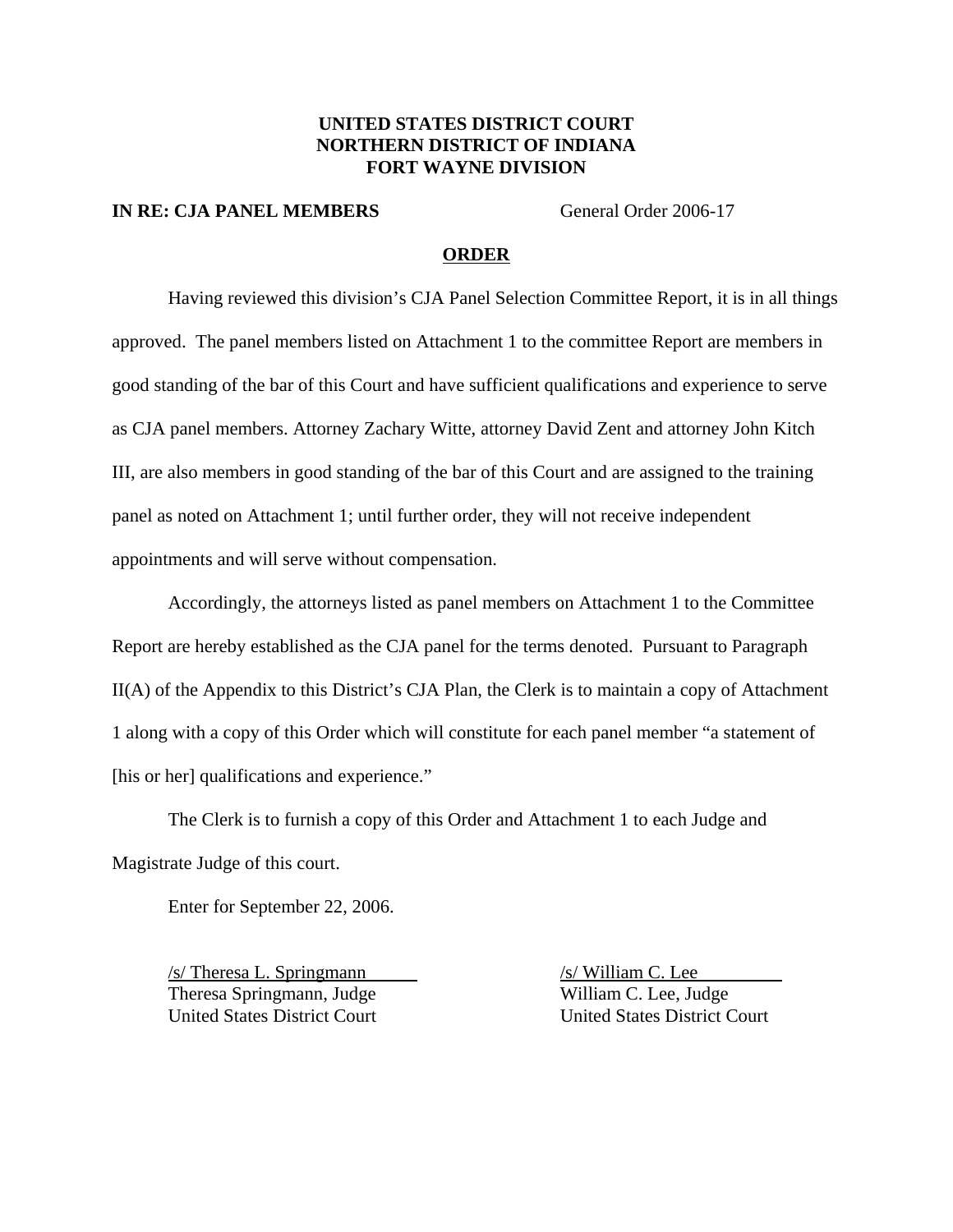# **CJA PANEL WITH TERMS DENOTED - LAST REVISED 9/20/06**

**Thomas C. Allen,** (until  $12/31/08$ ) 202 W. Berry St., Suite 0101 Fort Wayne, IN 46802 260-422-0310 fax: 260-426-3360 e-mail:thomascallen@aol.com

Patrick J. Arata, (until 12/31/07) Arata Law Firm 116 E. Berry Street, Suite 1400 Fort Wayne, IN 46802 260-424-1010 fax: 260-420-1406 e-mail:parata@aratalawfirm.com

#### Samuel L. Bolinger, (until 12/31/09)

126 West Columbia Street, Suite 300 Fort Wayne, IN 46802 260-407-0040 fax: 260-407-0039 e-mail:bbs.lawfirm@kmcmail.net

### **Stanley L. Campbell, (until 12/31/07)**

Swanson & Campbell 127 W. Berry St., Suite One Fort Wavne, Indiana 46802 260-422-4602 fax: 260-422-4605 e-mail:slcampbelll@yahoo.com

# Anthony Churchward, (until 12/31/07)

Tremper, Bechert, Leonard & Terrill 800 S. Calhoun Street Fort Wayne, IN 46802 260-420-6000 fax: 260-424-6000 e-mail: achurchward @tbltlaw.com

Travis S. Friend,  $(\text{until } 12/31/08)$ Gray & Friend, LLP 927 S. Harrison Street  $2<sup>nd</sup>$  Floor Fort Wayne, IN 46802 260-407-7130 fax: 260-407-7137 e-mail: tsf@grayandfriend.com

### **Frank J. Gray, (until 12/31/09)**

Gray & Friend, LLP 927 S. Harrison Street  $2<sup>nd</sup>$  Floor Fort Wayne, IN 46802 260-407-7130 fax: 260-407-7137 e-mail:  $fig(2)gray and friend.com$ 

### Randall J. Hammond, (until 12/31/09)

Tremper, Bechert, Leonard & Terrill 800 S. Calhoun Street Fort Wayne, IN 46802 260-420-6000 fax: 260-424-6000 e-mail:rhammond@tbltlaw.com

#### Anthony L. Kraus, Esquire (until

 $12/31/09$ Likes & Kraus 129 S. Main Street Auburn, IN 46706 260-925-6318 fax: 260-925-5303 e-mail:kevin@likesandkraus.com

Attachment 1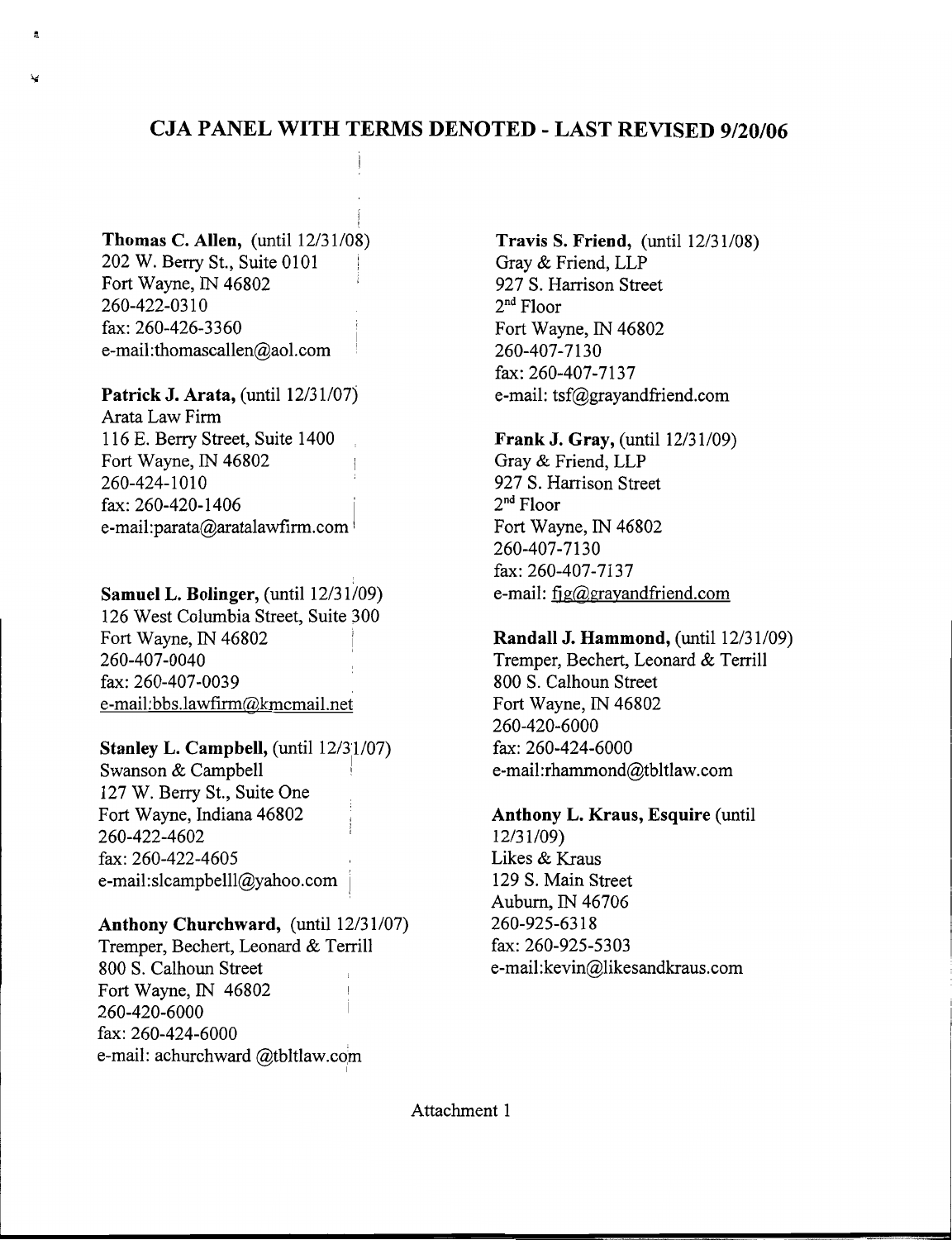Michelle F. Kraus,  $(until 12/31/09)$ 116 West Columbia Street Fort Wayne, IN 46802 260-422-1116 fax: 260-424-0738 e-mail:mickikraus@aol.com

## William S. Lebrato, (until 12/31/08) 116 West Columbia Street Fort Wayne, IN 46802 260-422-1116 fax: 260-424-0738 e-mail: wlebrato@hotmail.com

#### Donald C. Swanson, Jr., (until  $12/31/08$ )

Swanson & Campbell 127 W. Berry St., Suite One Fort Wayne, Indiana 46802 260-422-4602 fax: 260-422-4605 e-mail: dswany1946@yahoo.com

# **Mark A. Thoma,** (until  $12/31/08$ ) Tremper, Bechert, Leonard & Terrill 800 S. Calhoun Street Fort Wayne, IN 46802 260-420-6000 fax: 260-424-6000 e-mail: mthoma@tbltlaw.com

### Robert W. Gevers, II(until 12/31/09)

904 S. Calhoun St. Suite A Fort Wayne, IN 46802 260-407-7071 fax: 260-407-7005 e-mail:rg@geverslaw.com

### Albert Anzini III, (until 12/31/07)

Arata Law Firm 1400 Lincoln Tower Fort Wayne, IN 46802 260-424-1010 fax: 260-420-1406 e-mail: aanzini@aratalawfirm.com

### Linda M. Wagoner $($ until  $12/31/09)$

Law Offices of Linda M. Wagoner 155 S. Public Square Angola, IN 46703 260-624-3343 fax: 260-624-3373 e-mail: lmwagoner@mchsi.com

### **Matthew S. Williams (until 12/31/09)**

Williams, Williams & Doxsee 323 West Berry Street Fort Wayne, IN 46802 260-422-3436 fax: 260-422-3439 e-mail: mattwilliamslaw@comcast.net

# **CJA TRAINING PANEL**

#### Zachary A. Witte Locke & Witte

520 S. Calhoun Street Fort Wayne, IN 46802 260-424-1333 fax: 260-422-5242 e-mail: zwittel4@msn.com

# John D. Kitch III

Arata Law Firm 1400 Lincoln Tower Fort Wayne, IN 46802 260-424-1010 fax: 260-420-1406 jkitch@aratalawfirm.com

Attachment 1